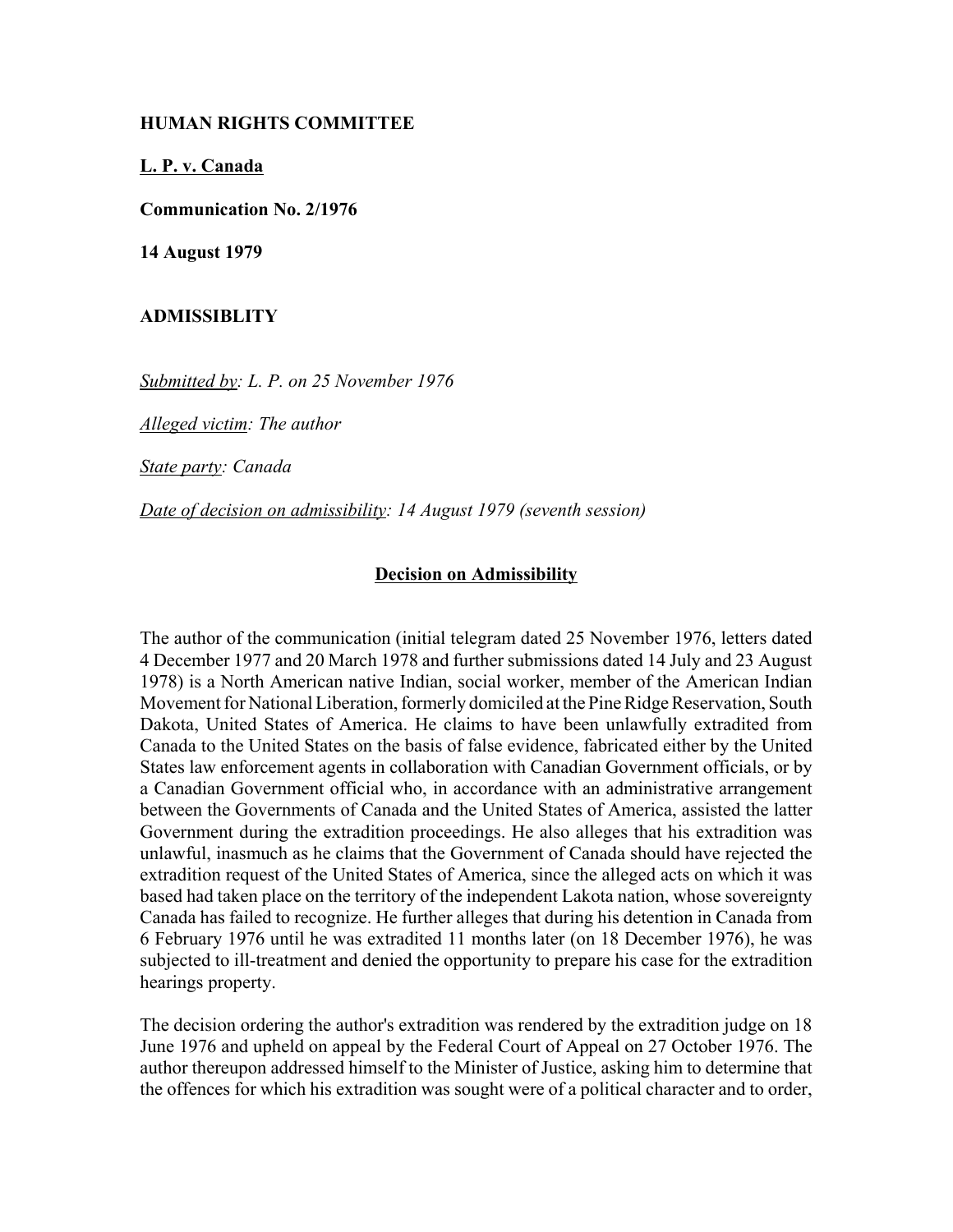under the power granted him by law, that he should not be extradited to the United States of America. The Minister of Justice came to the conclusion that the author's extradition was not sought for political of fences.

The author claims that his appeal to the Minister of Justice exempted him from availing himself of the opportunity to appeal the decision of the Federal Court of Appeal to the Supreme Court of Canada. He thus claims to have exhausted domestic remedies, as far as his extradition was concerned. In respect of the allegations of ill-treatment while in custody in Canada, he claims to have exhausted domestic remedies by filing a civil action on 6 August 1976 against the prison authorities concerned and the Government of the Province of British Columbia. He states that this action was "terminated as moot", when the Minister of Justice let the extradition order stand.

The author alleges that the facts complained of constitute breaches by the State party of the following articles of the International Covenant on Civil and Political Rights: articles 1 (1) and (3); 2 (1) and (3) (a); 3; 7; 9 (1); 10; 13; 14 (3) (b); 18 (1); 19 (1) and 26. The Committee observes that the author's reference to some of these articles seems to be secondary to the main complaints, deriving from the same facts.

The Covenant entered into force for Canada on 19 August 1976.

By its submissions, dated 29 May 1978 and 7 March 1979, respectively, furnished in response to the Committee's request for information and observations relevant to the question of admissibility of the communication, the State party rejects the allegations put forward by the author.

In respect of the extradition proceedings, it denies any responsibility for the alleged false evidence introduced at the extradition hearings and observes that any evidence adduced was submitted by or on behalf of the requesting State, the United States of America. It further rejects the contention that the Canadian civil servant, who, for the purpose of the extradition hearings acted on behalf of the United States of America in accordance with the terms of a bilateral treaty between Canada and the United States of America, had any part in the alleged fabrication of false evidence, or any reason to believe that the evidence adduced was fabricated. The State party further observes that L. P. 's extradition was sought on five different counts and that four of these were regarded by the extradition judge as warranting committal. The alleged false evidence, consisting of two affidavits, purportedly made and signed by an eyewitness, pertained to two of the five counts, on the basis of which extradition was sought. These affidavits were introduced at the extradition hearings as evidence of murder of two agents of the United States Federal Bureau of Investigation, near Oglala, South Dakota, on 26 June 1975. Subsequent to the extradition hearing, a third affidavit, made by the same person, and preceding in time the two adduced at the hearings, came to light. This affidavit, which, for one reason or another was not tendered at the extradition hearings, although in the possession of United States authorities at that time, was thoroughly inconsistent with the other two. The State party submits that the decision to commit L. P. for extradition was taken, and reviewed, by competent, independent and impartial tribunals and that this fact has not been challenged by him. The State party further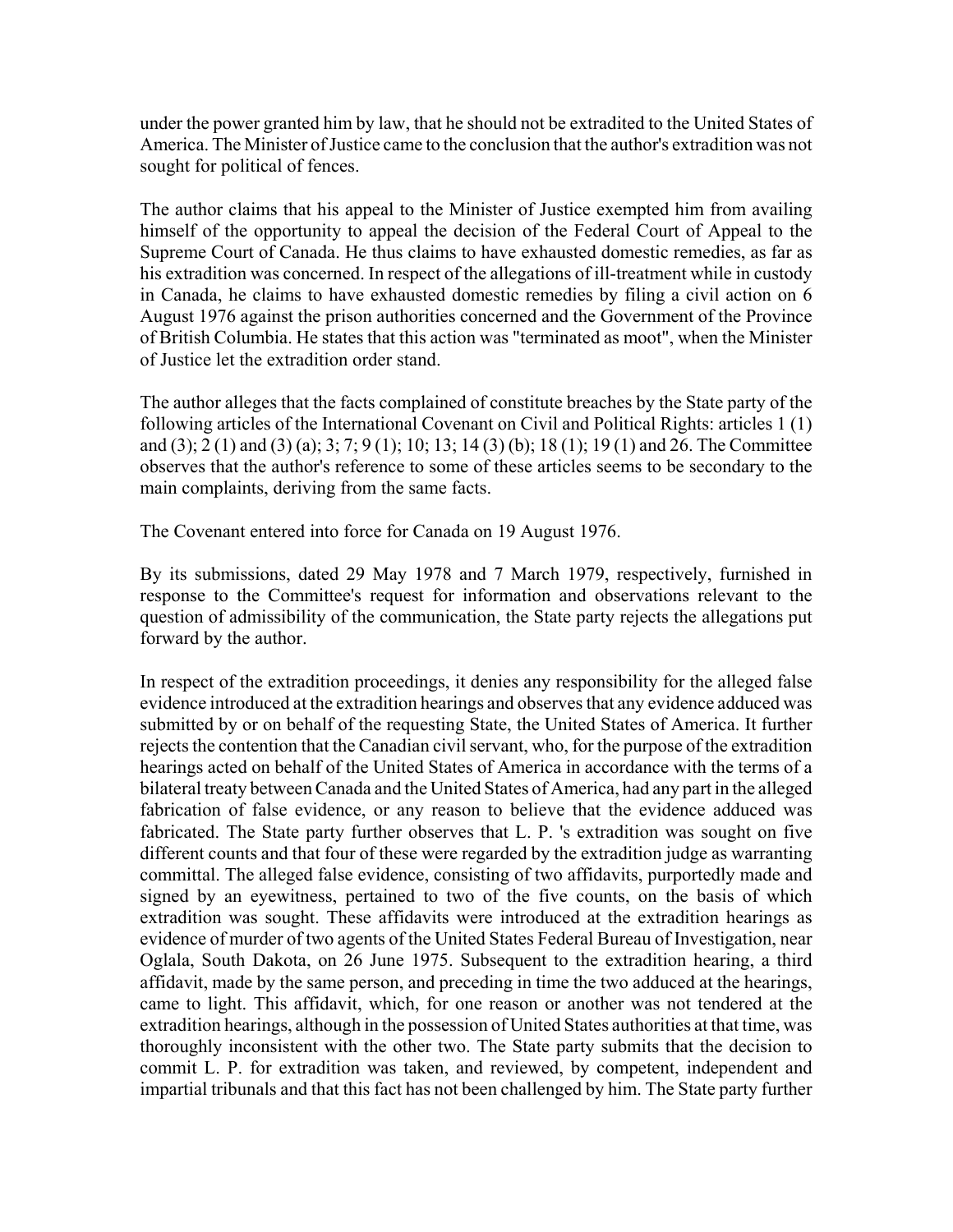argues that L. P. failed to seek leave to appeal to the Supreme Court of Canada and that he also failed to apply for a writ of habeas corpus to have the legality of his committal adjudicated. Thus, the State party contends, L. P. failed to exhaust all available domestic remedies, as far as his extradition was concerned.

In respect of L. P.'s claim that he was subjected to illtreatment while in custody in Canada, which claim concerns his confinement in an isolation cell, physical restraint by mechanical means (the use of leg irons) lack of physical exercise and lack of hygienic facilities, the State party submits that two of his three complaints before the appropriate Canadian authorities, filed prior to the entry into force of the Covenant for Canada, namely on 19 February and 15 April 1976, were examined by these authorities and remedied as far as they were found justified. His third complaint, a court action against the Province of British Columbia, instituted on 6 August 1976, i.e., also before the entry into force of the Covenant for Canada, was never adjudicated, the State party submits, because of failure by L. P. to pursue the action.

In respect of the claim that L.P. was denied the possibility of preparing the case regarding his extradition properly, the State party rejects the claim as unsubstantiated and observes that L. P. was afforded privileges going beyond those normally enjoyed by persons detained in prison and that he had numerous visits from his lawyers (including 72 visits from the time the Covenant entered into force, until he was extradited); moreover, it observes that he never made that complaint before the Canadian authorities.

The Human Rights Committee notes that the information and observations furnished by the State party deal both with issues concerning the merits of L. P.'s claims, inasmuch as alleged breaches of the Covenant are concerned, as well as issues of direct relevance to the question of admissibility of his communication under the Optional Protocol. The State party contends that L. P. 's communication should be declared inadmissible under the Optional Protocol because it is:

(a) Partly incompatible with the Covenant (i.e. ratione materiae) as concerning matters not covered by it, and partly abusive (on particular grounds referred to by the State party);

(b) Partly not directed against Canada (i.e. incompatible ratione personae) but in fact against the United States of America;

(c) Partly concerned with events prior to the date of entry into force of the Covenant for Canada (i.e. incompatible ratione temporis);

(d) Lacking in respect of the requirement set out in article 5 (2) (b) of the Optional Protocol, to the effect that the alleged victim of a violation must, before submitting a claim for consideration by the Committee, have exhausted all available domestic remedies.

## On the basis of the information before it the Human Rights Committee concludes:

1. In so far as L. P. complains about his extradition and alleges violations of articles 13 and